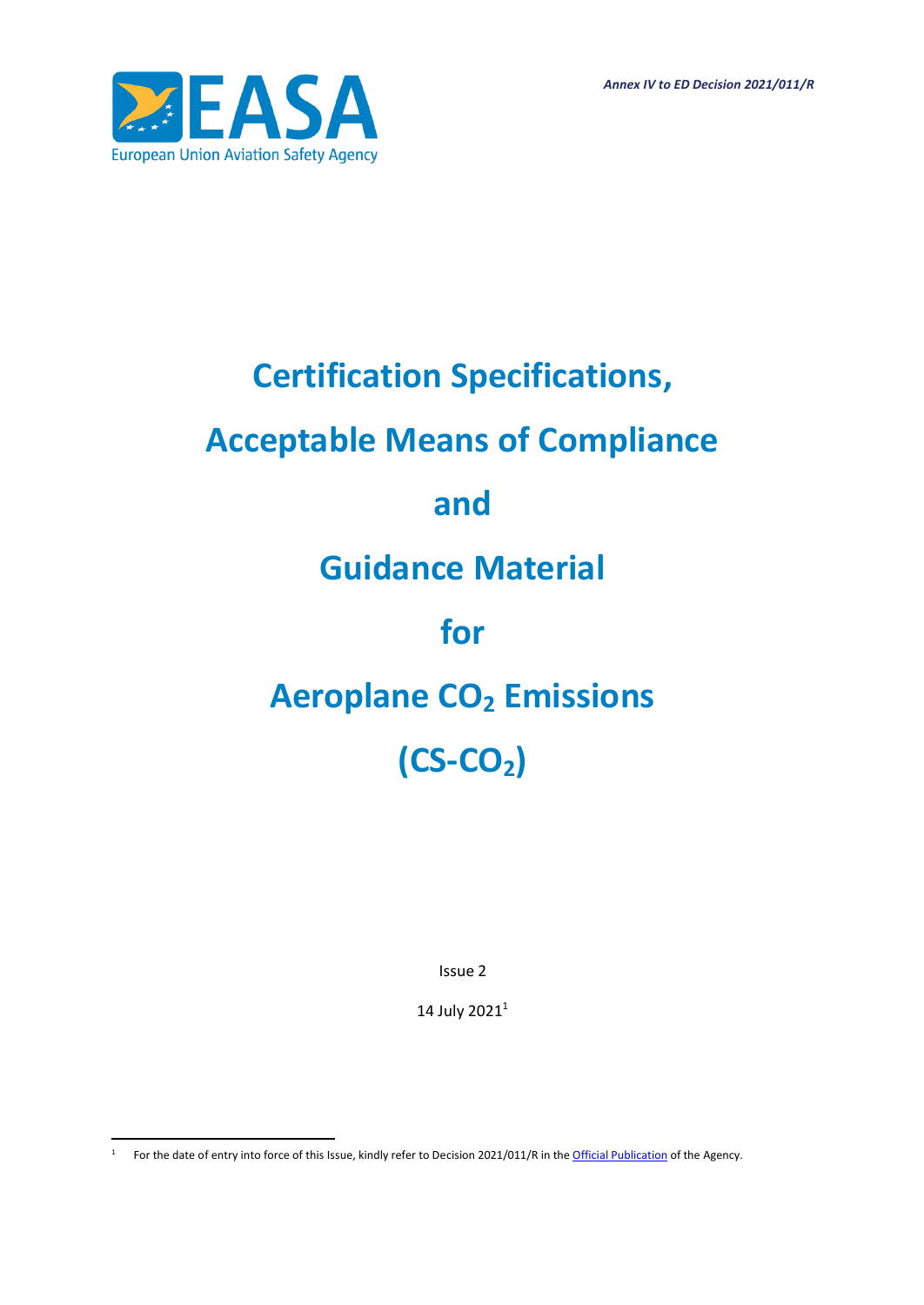

## **TABLE OF CONTENTS**

<span id="page-1-0"></span>

| CS & AMC/GM FOR AEROPLANE CO2 EMISSIONS 4 |  |
|-------------------------------------------|--|
|                                           |  |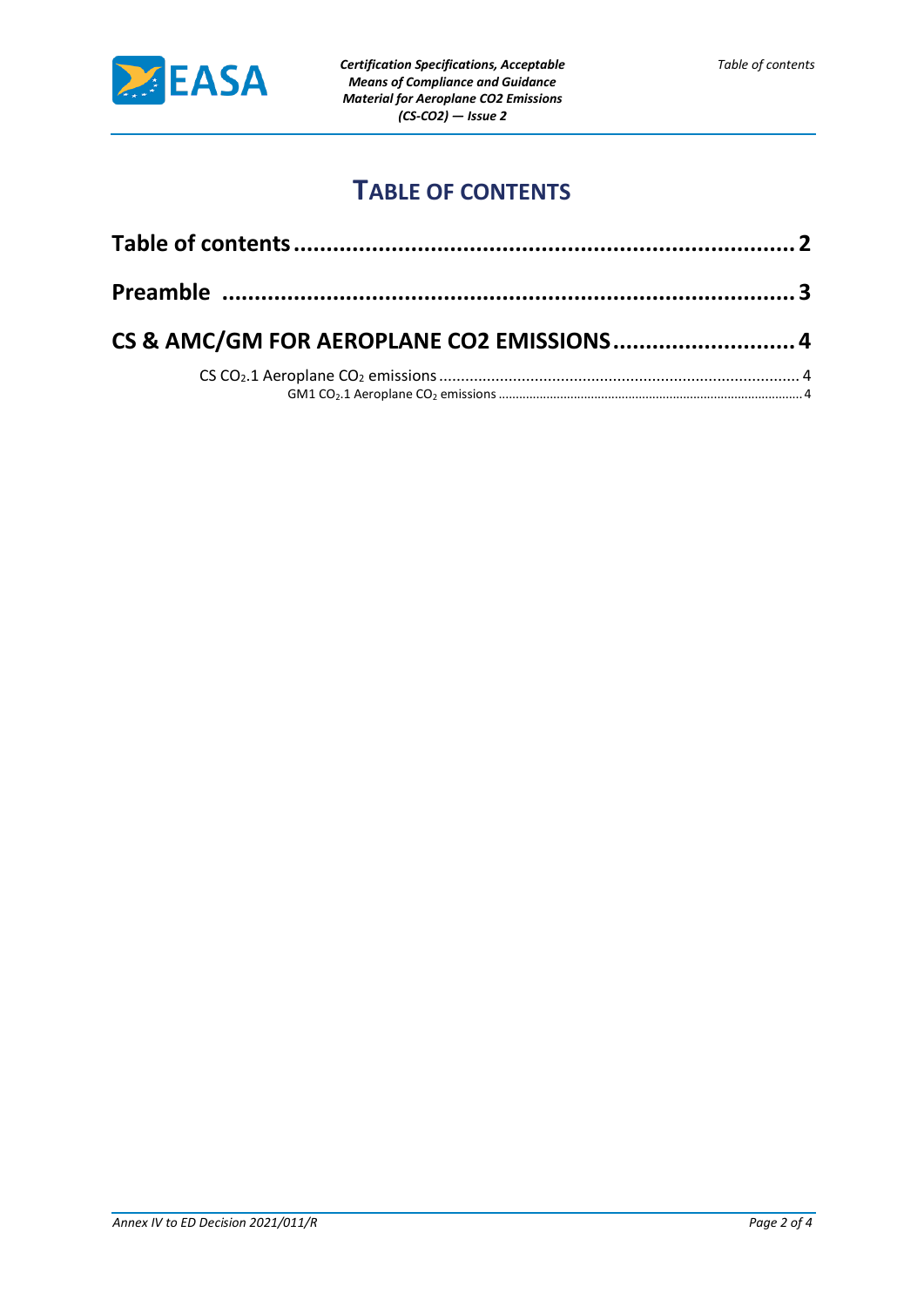<span id="page-2-0"></span>

### **PREAMBLE**

*ED Decision 2021/011/R*

*Preamble*

**CS-CO2 — Issue 2**

The following is a list of paragraphs affected by this amendment:

| Preamble     | Preamble page added   |
|--------------|-----------------------|
| $CS CO2$ .1  | Amended (NPA 2020-06) |
| AMC $CO2$ .1 | Deleted (NPA 2020-06) |
| $GM1 CO2$ .1 | Amended (NPA 2020-06) |